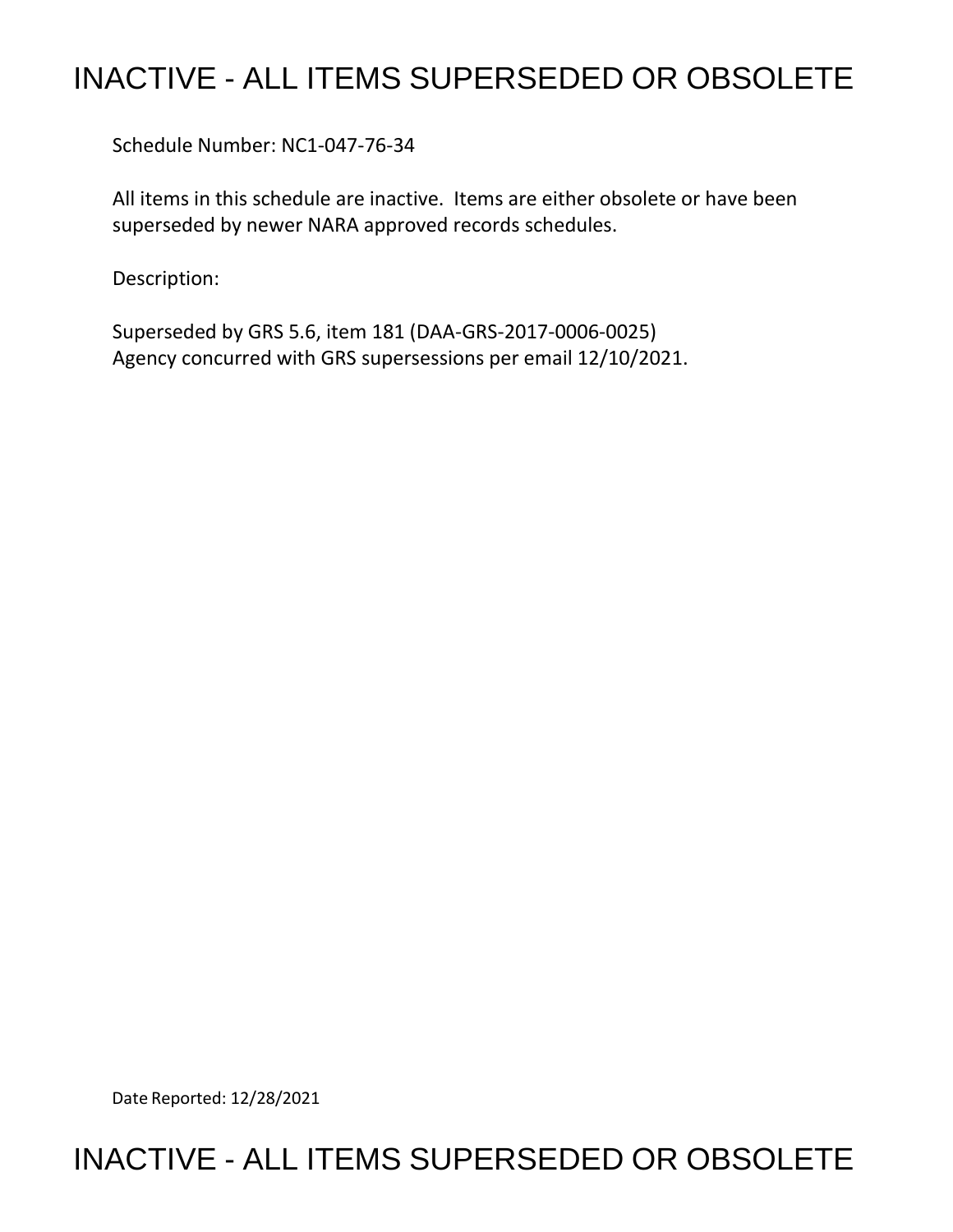| Standard Form No. 115                                   |                                                                                                                                                                                                                                                                                                                                                                                                                                                                                                                                                                                                                                                                                                                                                                                                                                                                                                                                                                                       |                                                                       |                                      |                                                                                              |                                                |  |
|---------------------------------------------------------|---------------------------------------------------------------------------------------------------------------------------------------------------------------------------------------------------------------------------------------------------------------------------------------------------------------------------------------------------------------------------------------------------------------------------------------------------------------------------------------------------------------------------------------------------------------------------------------------------------------------------------------------------------------------------------------------------------------------------------------------------------------------------------------------------------------------------------------------------------------------------------------------------------------------------------------------------------------------------------------|-----------------------------------------------------------------------|--------------------------------------|----------------------------------------------------------------------------------------------|------------------------------------------------|--|
| Revised November 1951<br>Prescribed by General Services | REOGEST FOR AUTHORITY<br>TO DISPOSE OF RECORDS                                                                                                                                                                                                                                                                                                                                                                                                                                                                                                                                                                                                                                                                                                                                                                                                                                                                                                                                        |                                                                       | <b>LEAVE BLANK</b>                   |                                                                                              |                                                |  |
| Administration<br>$GSA$ Reg. $3-\text{IV}-106$          |                                                                                                                                                                                                                                                                                                                                                                                                                                                                                                                                                                                                                                                                                                                                                                                                                                                                                                                                                                                       |                                                                       | DATE RECEIVED                        | JOB NO.                                                                                      |                                                |  |
| 115-102                                                 | (See Instructions on Reverse)                                                                                                                                                                                                                                                                                                                                                                                                                                                                                                                                                                                                                                                                                                                                                                                                                                                                                                                                                         |                                                                       | <b>SEP 2 3 1976</b><br>DATE APPROVED |                                                                                              |                                                |  |
| TO:                                                     | GENERAL SERVICES ADMINISTRATION,                                                                                                                                                                                                                                                                                                                                                                                                                                                                                                                                                                                                                                                                                                                                                                                                                                                                                                                                                      |                                                                       |                                      | NC <sub>1</sub>                                                                              |                                                |  |
|                                                         | NATIONAL ARCHIVES AND RECORDS SERVICE, WASHINGTON 25, D. C.                                                                                                                                                                                                                                                                                                                                                                                                                                                                                                                                                                                                                                                                                                                                                                                                                                                                                                                           |                                                                       |                                      |                                                                                              |                                                |  |
| 1. FROM (AGENCY OR ESTABLISHMENT)                       |                                                                                                                                                                                                                                                                                                                                                                                                                                                                                                                                                                                                                                                                                                                                                                                                                                                                                                                                                                                       |                                                                       |                                      | NOTIFICATION TO AGENCY                                                                       |                                                |  |
|                                                         | Department of Health, Education, and Welfare                                                                                                                                                                                                                                                                                                                                                                                                                                                                                                                                                                                                                                                                                                                                                                                                                                                                                                                                          |                                                                       |                                      |                                                                                              | In accordance with the provisions of 44 U.S.C. |  |
| 2. MAJOR SUBDIVISION<br>Social Security Administration  |                                                                                                                                                                                                                                                                                                                                                                                                                                                                                                                                                                                                                                                                                                                                                                                                                                                                                                                                                                                       |                                                                       |                                      | 3303a the disposal request, including amend-<br>ments, is approved except for items that may |                                                |  |
| 3. MINOR SUBDIVISION<br>Office of Program Operations    |                                                                                                                                                                                                                                                                                                                                                                                                                                                                                                                                                                                                                                                                                                                                                                                                                                                                                                                                                                                       |                                                                       | "withdrawn" in column 10.            | be stamped "disposal not approved" or                                                        |                                                |  |
| 4. NAME OF PERSON WITH WHOM TO CONFER                   |                                                                                                                                                                                                                                                                                                                                                                                                                                                                                                                                                                                                                                                                                                                                                                                                                                                                                                                                                                                       | 5. TEL. EXT.                                                          |                                      |                                                                                              |                                                |  |
| George S. Yamamura                                      |                                                                                                                                                                                                                                                                                                                                                                                                                                                                                                                                                                                                                                                                                                                                                                                                                                                                                                                                                                                       | 45770                                                                 |                                      | the                                                                                          |                                                |  |
| 6. CERTIFICATE OF AGENCY REPRESENTATIVE:                |                                                                                                                                                                                                                                                                                                                                                                                                                                                                                                                                                                                                                                                                                                                                                                                                                                                                                                                                                                                       |                                                                       |                                      |                                                                                              |                                                |  |
|                                                         | I hereby certify that I am authorized to act for the head of this agency in matters pertaining to the disposal of records, and that the records described in this list or                                                                                                                                                                                                                                                                                                                                                                                                                                                                                                                                                                                                                                                                                                                                                                                                             |                                                                       |                                      |                                                                                              |                                                |  |
| schedule of _                                           | _pages are proposed for disposal for the reason indicated: ("X" only one)                                                                                                                                                                                                                                                                                                                                                                                                                                                                                                                                                                                                                                                                                                                                                                                                                                                                                                             |                                                                       |                                      |                                                                                              |                                                |  |
| The records have<br>ceased to have suffi-               | The records will cease to have sufficient value<br>в<br>to warrant further retention on the expiration                                                                                                                                                                                                                                                                                                                                                                                                                                                                                                                                                                                                                                                                                                                                                                                                                                                                                |                                                                       |                                      |                                                                                              |                                                |  |
| cient value to warrant<br>further retention.            | of the period of time indicated or on the occur-<br>rence of the event specified.                                                                                                                                                                                                                                                                                                                                                                                                                                                                                                                                                                                                                                                                                                                                                                                                                                                                                                     |                                                                       |                                      |                                                                                              |                                                |  |
|                                                         |                                                                                                                                                                                                                                                                                                                                                                                                                                                                                                                                                                                                                                                                                                                                                                                                                                                                                                                                                                                       |                                                                       |                                      |                                                                                              |                                                |  |
| 9/13/76<br>(Date)                                       | <b>Signature of Agency Representative)</b>                                                                                                                                                                                                                                                                                                                                                                                                                                                                                                                                                                                                                                                                                                                                                                                                                                                                                                                                            |                                                                       |                                      | <u>Dept. Records Met</u>                                                                     | Officer                                        |  |
|                                                         |                                                                                                                                                                                                                                                                                                                                                                                                                                                                                                                                                                                                                                                                                                                                                                                                                                                                                                                                                                                       |                                                                       |                                      |                                                                                              |                                                |  |
| 7.<br>ITEM NO.                                          |                                                                                                                                                                                                                                                                                                                                                                                                                                                                                                                                                                                                                                                                                                                                                                                                                                                                                                                                                                                       | 8. DESCRIPTION OF ITEM<br>(With Inclusive Dates or Retention Periods) |                                      | 9.<br>SAMPLE OR<br>JOB NO.                                                                   | 10.<br><b>ACTION TAKEN</b>                     |  |
|                                                         | RECORD OF EMPLOYEES AUTHORIZED<br>TO REVIEW BUREAU RECORDS, HEW, SSA<br>A card file containing Forms CO-3777, Pledge Card<br>(application form for employee badge), and CO-5672,<br>Identification Badge (the individual employee identification<br>badge), which are maintained by the Bureau of Data<br>Processing. The information on the application form<br>includes individual's name, date of signature and the<br>assigned badge number. The badge itself provides<br>information establishing an employee's identity, i.e.,<br>photo of the employee, signature of the employee, date<br>of issuance, etc. Badges, when properly displayed,<br>provide the employee with the authority to review<br>confidential records maintained by the SSA Under Law.<br>Destroy card and badge after individual's employment<br>terminates, or when need or authority to assess bureau<br>records ceases, or upon termination of use of the<br>system of records, whichever is earlier. | and the state of the first of                                         |                                      |                                                                                              |                                                |  |

 $\bar{z}$